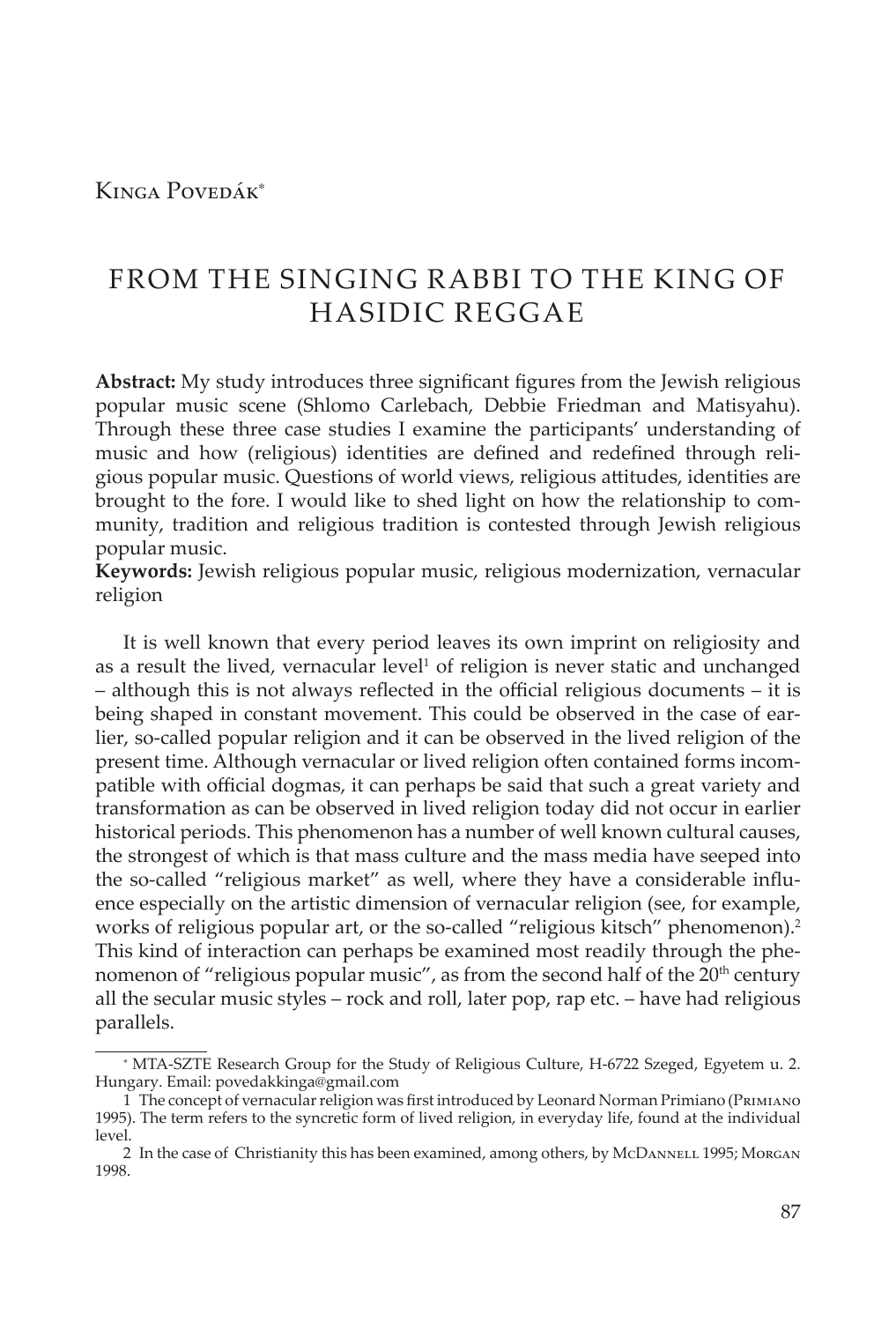In the case of Christianity, the international literature on religious studies deals at considerable length with the process whereby the connection between religion and music enters into discourse with the problem of modernity, $3$  and in what way the new actors on the contemporary religious market are linked to different music styles,<sup>4</sup> but at the same time research into Jewish religious parallels has been far more superficial.<sup>5</sup> In part this is due to the fact that Jewish religious ethnomusicology itself has only a short past, and it is practically only in the past decade that popular music elements have appeared here in a religious guise.<sup>6</sup> International researchers have turned their attention mainly to the spread and use of klezmer music, and to the klezmer revival, $\bar{z}$  while the contemporary Jewish religious inculturation of more recent popular music genres has only just started.<sup>8</sup>

In this short article I would like to give an idea, through Jewish religious popular music, of the religious transformation that is taking place under the circumstances of late modernity. My aim is to use case studies to throw a sharper light on that process at the macro level, to show how lived religion responds to aspects of modernisation, and how crisis situations arise between representatives of the so-called traditionalist trends – who emphasise the threat arising from the dismantling of traditions – and those who see a positive opportunity in the transformation. I wish to examine this here through the reception of the new trends in religious music.

The products of religious popular arts are understood to be works with religious content and religious purpose produced in late modernity within the frames of mass culture, according to its operating mechanism and rules, that clearly reflect both the characteristics and changes of the wider cultural context and the value preferences of "consumers" of the given works. Naturally, a complex analysis of the vernacular religion of late modernity cannot be made within the frame of this short article, but the case studies to be presented can give a deeper understanding of the characteristics of the religious motivations and religious experiences and communities behind the process.<sup>9</sup>

<sup>3</sup> Among others: Evans 2006; Romanowski 2000.

<sup>4</sup> Examples are reggae and Rastafarianism, black metal and Satanism or neo-paganism, and the clearly observable intertwining of psychedelic trance music and neo-shamanism.

<sup>5</sup> Among others: Ariel 2003; Kahn-Harris 2009; 2012; Wagner et al. 2013; Wood 2007.

<sup>6</sup> This may appear strange in view of the fact that Jewish performers, producers and songwriters have been active in shaping contemporary pop music, but they did so without stressing or acknowledging their ethnic identity. This is one of the reasons why, apart from klezmer, there is practically no other global Jewish music phenomenon on the world pop music scene, created by Jewish performers for a Jewish consumer base and that is also an important factor commercially outside Israel. Kahn-Harris 2011. 74.

<sup>7</sup> Many people regard klezmer as the most significant manifestation of Jewish non-religious music. Bossius – Kahn-Harris – Häger 2011. 6.

<sup>8</sup> Kahn-Harris 2009; 2012.

<sup>9</sup> Online-anthropological methods (content analysis of numerous websites and forums, analysis of videos), and personal depth interviews in Budapest were the main methods used in writing this article. I wish to thank chief cantor László Fekete, Dániel Dan, Andrea Deák and András Zima for the information they provided.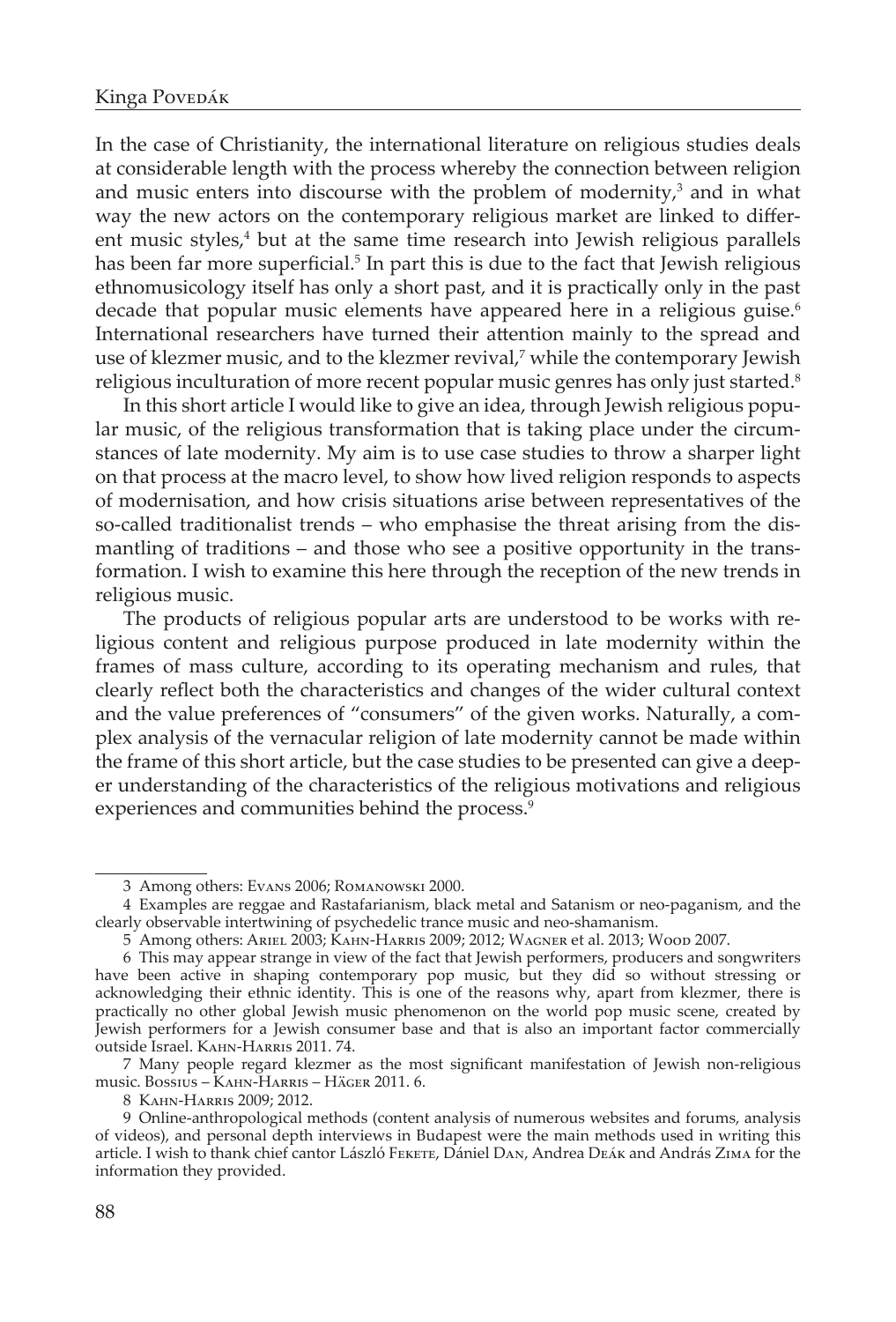# **The feminist guitarist, the singing rabbi and the king of Hassid reggae**

In January 2011 media around the world reported the sad news of the death of the Jewish singer Debbie Friedman. A few months later the musical Soul Doctor based on the figure and work of Rabbi Shlomo Carlebach was staged on Broadway. One of the best known showmen, Larry King also reported on the musical in his programme. As he said, this was the first thoroughly Jewish musical since Fiddler on the Roof.<sup>10</sup> In December of the same year the local Csongrád County daily paper reported the sensation that Matisyahu, the Orthodox Jewish reggae singer had shaved his emblematic beard.<sup>11</sup>

If we connect the three, otherwise entirely separate news items, we can immediately draw several conclusions that appear straightforward at first sight. Firstly they can create the appearance that the mass media and the use of today's accelerating modernisation techniques are strengthening the presence of religions in popular culture. This could also be supported by the fact that recently a growing number of researchers have turned their attention to the connection between religion and mass culture. Whole volumes of studies have been published on the impact of the media, principally the internet, on how the churches are trying to be present in virtual space, what religious content appears in various films and popular music genres.12 Secondly it can lead to the conclusion that the churches can only survive and retain their popularity if they make use of these new trends associated with popular culture as there is a growing demand for them among young people. But is that really the case? Does the contact of the latest achievements of modernisation and mass culture with religion really cause the upswing of religion? Can it be established beyond doubt that this kind of change is the instrument of renewal? Are the younger generations really open to this "new style"?

The Jewish religion can offer a good ground in many respects for answering these questions. Firstly, living in diaspora has always had a two-fold effect on Jews: they had to adapt to local circumstances but only as far as they retained their Jewish identity. Secondly, Jewish religious music was perhaps always more open to adapting secular music trends. This can be clearly seen in the fact that local folk music motifs and later pieces from opera and operetta appeared in the repertoire of musically educated cantors. Thirdly, because in much of Jewish history right up to the present in many cases the boundaries between the religious and the secular were not clearly drawn.

<sup>10</sup> http://www.examiner.com/article/first-major-jewish-themed-musical-soul-doctor-hits-colonyand-parker-playhouse Accessed on 20 December 2013.

<sup>11</sup> http://www.delmagyar.hu/ezmilyen/a\_zsido\_reggae-sztar\_leborotvalta\_ikonikus\_ szakallat/2254547/ Accessed on 20 December 2013.

<sup>12</sup> Among others, Forbes – Mahan 2005; Mazur – McCarthy 2011.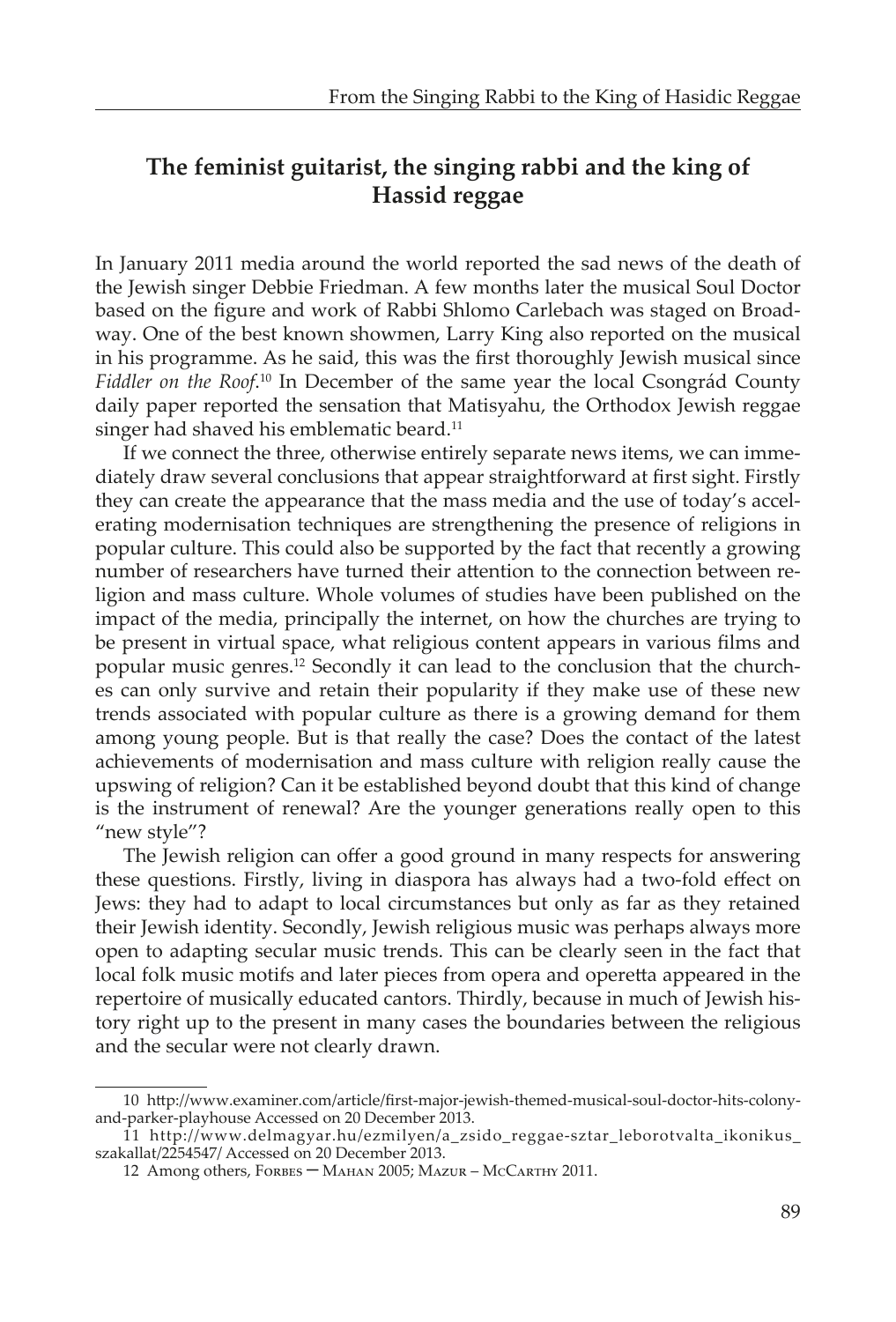This is the case also in the subject of our analysis: singers and composers who have had perhaps the greatest impact on contemporary Jewish religious music, and whose influence was aptly described by Kligman as "pioneers of religious revival"13. Debbie Friedman's name and musical style is perhaps little known among Hungarian Jews, but she can be regarded as one of the driving forces of the music of American reform Jews and among those who launched Jewish religious popular music. Her best known composition is the "Mi Sheibeirach" (prayer for healing), used in hundreds of congregations all over the US. A few Orthodox communities also use her songs, although her person is not unequivocally accepted among Jews as a whole. She is popular mainly in the liberal, reform branch of Judaism.<sup>14</sup> She has created an entirely new Jewish music with her songs. She has set prayers and ancient teachings to music in the style of 1960s American protest songs, in which Jewish music traditions can no longer be felt. She was the first songwriter to use mixed English and Hebrew texts. Some of her album titles reflect the message of her songs, among others: *Songs of the Spirit, Light These Lights, The Water in the Well, The World of Your Dreams, And You Shall Be a Blessing, Sing Unto God, As You Go On Your Way: Shacharit - The Morning Prayers, It's You.*  Besides all this, Debbie Friedman was openly feminist. Her afterlife and the influence she has had on religious music can be seen in the fact that the former Hebrew Union College – Jewish Institute of Religion's School of Sacred Music New York is now known as the Debbie Friedman School of Sacred Music. Her funeral service was followed live on internet alone by 7000 people.

The name of Shlomo Carlebach is well known in Jewish circles. As one of my informants put it: "probably the eighty-year-old diamond merchant in Antwerp, or a Jew in Jerusalem and one in Johannesburg all know Shlomo Carlebach."15 Many go so far as to consider that Carlebach was the most influential Jewish composer of the 20<sup>th</sup> century. However we evaluate his musical achievement, there can be no doubt that almost everybody, from reform communities to Hasidic communities uses the *Carlebach nigunim*. In reform communities even the entire liturgy may be based musically on Carlebach's melodies, while the stricter communities tend to use them mainly for paraliturgical occasions or outside the liturgy.

Shlomo Carlebach was born in Berlin in 1925, later together with his family he reached Switzerland through Lithuania and Austria, and eventually settled in New York. His father was an Orthodox rabbi. Shlomo Carlebach went to Berkeley for the 1966 Folk Festival. Later he decided to settle there and try to set the lost Jewish souls – drug addicts and drifting youth – on a better path. In San Francisco his local followers opened the "House of Love and Prayer" centre where they attracted young people with music, dance and community gatherings. He became known as a singing rabbi. His tuneful melodies and texts inspired thousands of Jewish youth and adults and led them back to their lost religion. Carlebach's songs are easy to learn, they have a short and often repeated melody and

<sup>13</sup> Kligman 2001.

<sup>14</sup> The ambivalent attitude towards her can be seen in the essay by KAHN-HARRIS 2011.

<sup>15</sup> Budapest, 3 December 2011.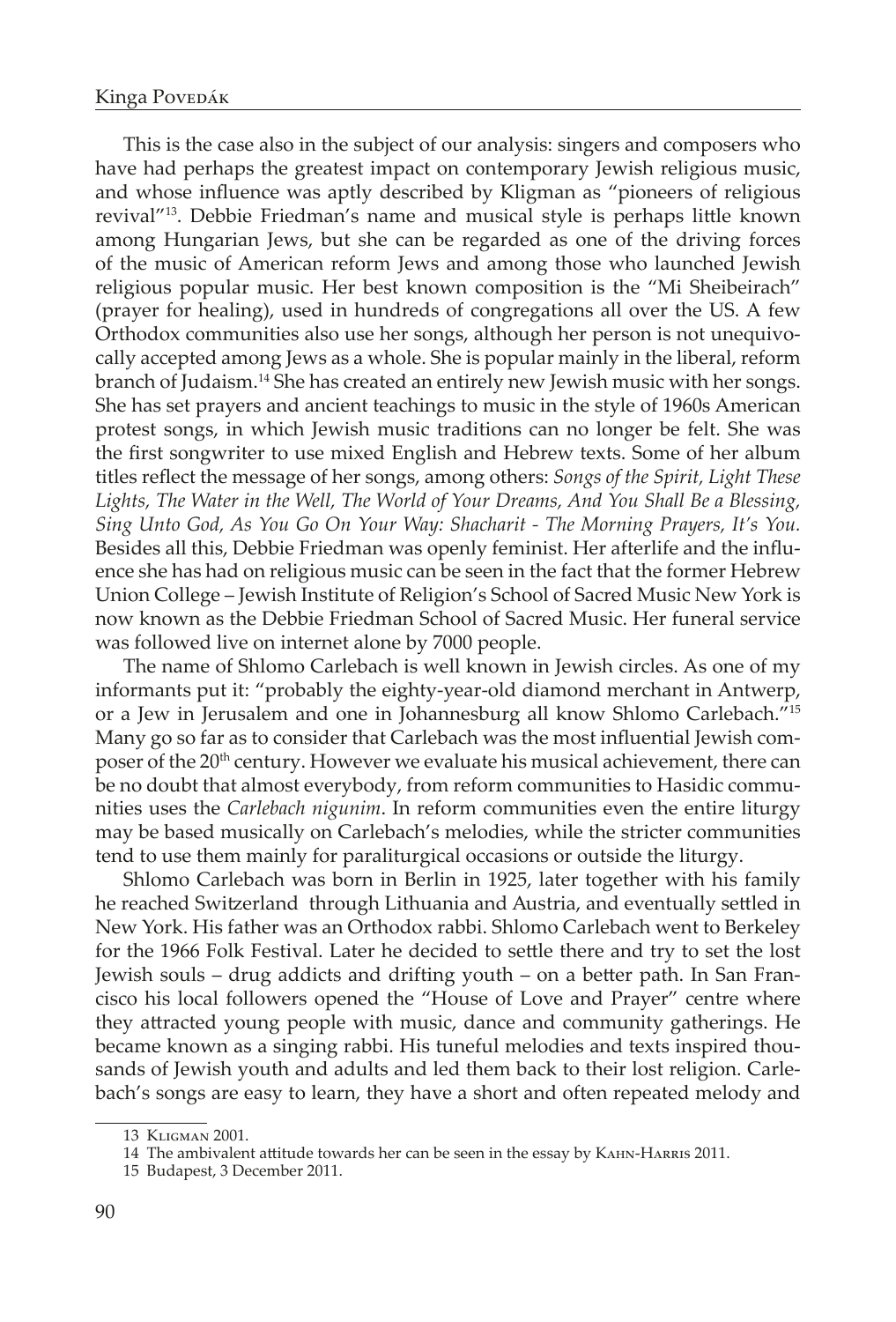traditional texts. They have become an integral part of prayer occasions in many synagogues around the world. As Weiss also stresses, one of the keys to their rapid spread and popularity is the musical and spiritual vacuum that characterised Jewish people in the years following the Holocaust; Carlebach's melodies filled this vacuum well with their easily grasped, logical structure that could be readily fitted into any Jewish tradition in the world (Western, Eastern, Ashkenazi, Sephardic).<sup>16</sup>

Surprisingly, compared to the influence he has had on Jewish popular music, little has been written about Carlebach who is regarded as the father of Jewish religious popular music.<sup>17</sup> The reason for this is perhaps, as mentioned earlier, that Jewish ethnomusicology is a relatively new research field. But it must be added that, to form a picture of his afterlife, we must turn not so much to analyses in the literature but rather to how he appears in collective memory. Of special significance here is the musical about Carlebach already mentioned, "Soul Doctor – Journey of a Rockstar Rabbi", that is still played on Broadway. His person is also important because many cantors in the classical sense now use Carlebach melodies. His legendary personality and his influence is reflected in the *Carlebach minyanim* that have inspired and move a broad spectrum of Jews. As Kligman too stresses, most of Carlebach's melodies have become fully incorporated and accepted songs in the synagogues, at weddings and Jewish events to such an extent that people who hear them often think they are traditional Jewish melodies, not compositions barely a few decades old.18

Matisyahu was born as Matthew Paul Miller. He attended a Jewish religious school but as a teenager turned away from what he had been taught, was expelled from the school and began to take drugs. In 1995 he took part in a twomonth school program in Israel exploring Jewish identity and under its influence he returned to his faith. First he attended the Carlebach Shul in Manhattan and formed a band. Later he joined the Chabad-Lubavitch Hasidic trend. His unique style combines traditional Jewish elements with elements of reggae and rock. He quickly became world famous. In 2006 Billboard music magazine named him "Top Reggae Artist". On his tours he fills vast halls. It is a good indication of his popularity that in 2015 30 million people saw and listened to his most popular music video on YouTube.19 He attracts several hundred new followers a day on Facebook. In 2010 he gave a successful concert in the Syma Hall in Hungary.

<sup>16</sup> http://www.klezmershack.com/articles/weiss\_s/carlebach/ Accessed on 27 March 2014.

<sup>17</sup> He issued around 25 albums and recorded only a small fraction of his 1000 – 4000 compositions. 18 Kligman 2001. 102.

<sup>19</sup> https://www.youtube.com/watch?v=WRmBChQjZPs Accessed on 12 November 2015.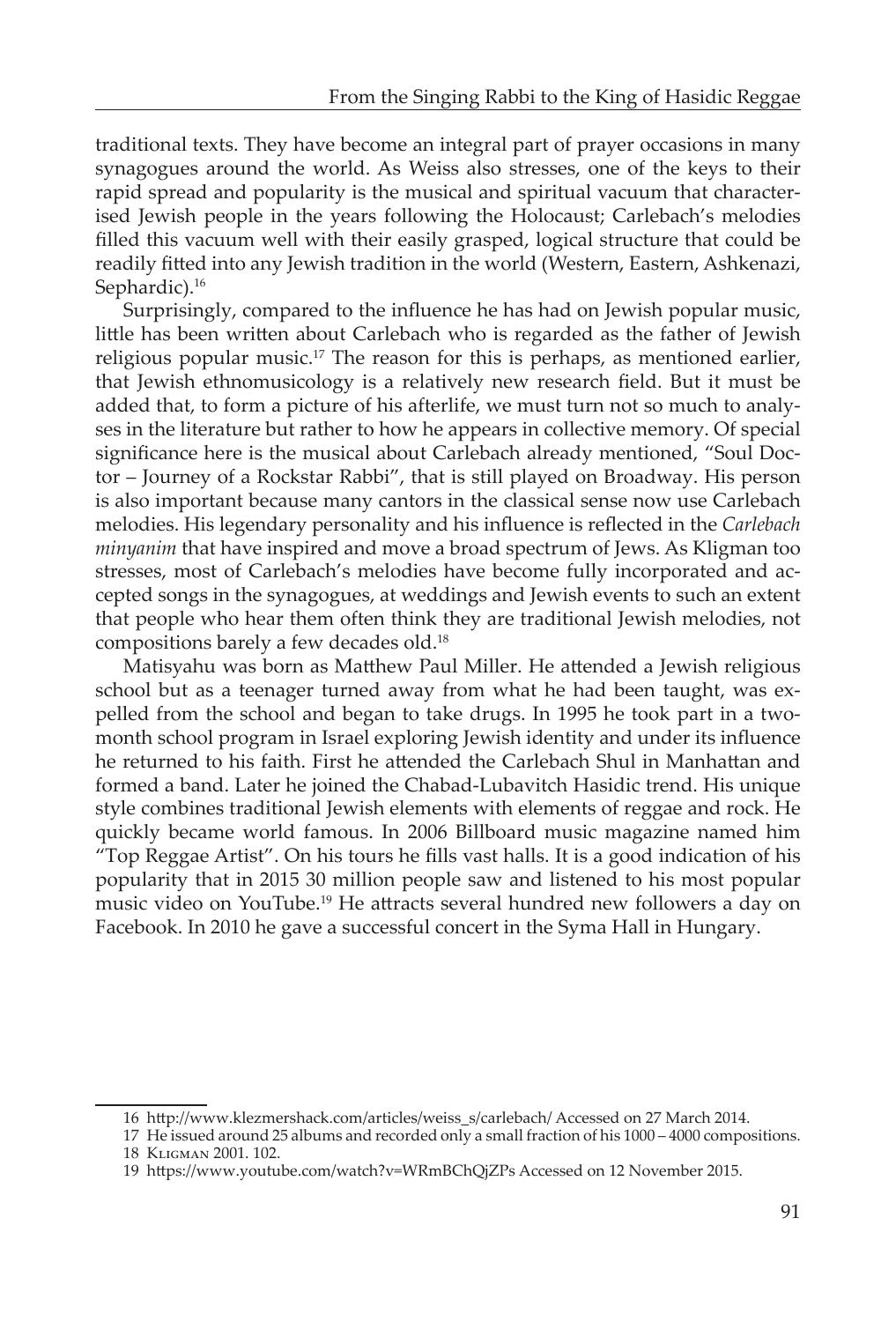# **Community reception**

Now it is worth examining what role the subjects of our investigation have played and continue to play in religious and non-religious Jewish life at home and abroad. It is worth stressing that, apart from the different branches of Judaism, considerable differences can be observed between the opinions here, depending on the culture or region from which they originate. This is confirmed by Kahn-Harris's study of the negative reception of Friedman found among Jews in the UK. The author shows that because of the openness characterising American culture, American Jews had a basically positive attitude towards her, while she was firmly rejected by the more conservative British.<sup>20</sup>

Accordingly, the recorded interviews, questionnaires and the thematic forums on online community portals show a complex picture, even if we leave out of account the opinions that are simply expressions of liking the music, or in the case of Matisyahu come from fans, as well as those that report superficially that a song by one of the performers changed their life, gave then new hope or "brought light to their souls".

"He's also showed me there is always room in your heart for hope. I stopped writing music for a little bit, and after listening to him I decided I'd start up again and give my band another shot. Well, I can say that Matis has truly motivated me. I first began to listen to him because of the great solos and instrumentation in Live at Stubbs. But then I actually began to listen to the lyrics and they have so much meaning. Any day that I feel down, I can just listen to his music and it lifts my spirit.

Matisyahu has inspired me to be a better person. He has truly been a 'refuge for me' he has been the 'light' in my soul. And for that I give my thanks and prayers to you for life. You are amazing.

It helps me relax after a stressful day or it can just bring a smile to my face on a sad day."21

"DEAR HOLY REB SHLOMO, WE LOVE YOU AND MISS YOU TERRIBLY

Some days it's ok. I hear her voice and it pushes me on through some of the hills and valleys of my life."<sup>22</sup>

Some of the comments support our hypothesis that within certain limits, religions have to find the language of the given time in the circumstances of the age, in which they can address the people of their time. In this way it can be said that

<sup>20</sup> Kahn-Harris 2011.

<sup>21</sup> https://www.youtube.com/watch?v=WRmBChQjZPs Accessed on 28 March 2014.

<sup>22</sup> http://www.lindakwertheimer.com/?p=264 Accessed on 25 August 2015.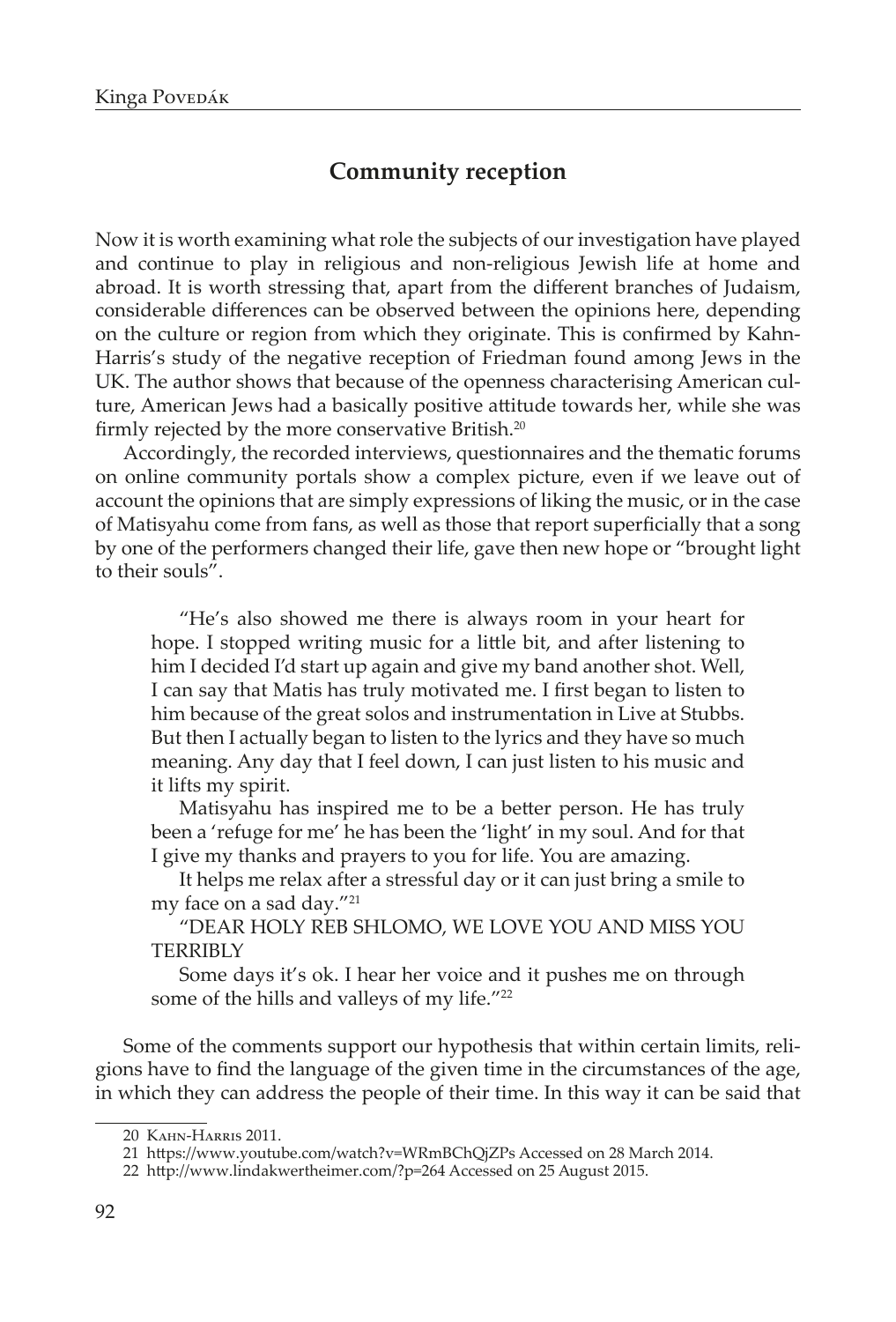the songs of Debbie Friedman make people feel at home in a liturgy, they are able to pray through her, they are able to turn to the Everlasting through her songs. They also help their religious self-expression.

"To me, Debbie Friedman's songs are the sounds of Judaism that I know. When I've gone into a temple that isn't using them, I don't feel at home.

Her music infused a new spirituality into the words of our traditional tefilot and empowered a generation of Jewish women. She will be missed, but she will continue to inspire our children, much the same as she inspired us."23

"I live on a college campus so it is hard to find time to just get away and think about God. However I can listen to Matisyahu anywhere and feel like I am alone with God. Whatever mood I'm in I can listen to Matisyahu and enjoy my day better and feel a closer connection to God.

I saw Matisyahu for my 2nd time in Kansas City, MO and there was nothing more moving than hearing 'One Day' as the sun began to set…he turned to face the sun and smiled and as I looked around there were so many people of different ages and places in life with tears in their eyes. You are touching many. As a 35-year-old mother of 2 beautiful little girls 'One Day' is my true wish and always has been…"24

Moreover, one can clearly feel from them that for people today the persons who function as identification models often come through the new channels of mass communication, through the new music styles.

"But because I am by G-d's grace a believer in faith, in knowing what comes, comes from G-d. And when we lose a loved one, be it friend, family, or someone like Debbie, it is because of that very G-d's grace, and is G-d's way of preparing us to do just what Debbie did with and what she gave to us for as long as G-d allowed."25

"Debbie Friedman played an integral role in the development of my Jewish identity."26

"She meant a great deal to me in my Jewish identity as a teen and adult."27

<sup>23</sup> http://www.jewishjournal.com/debbie\_friedman\_tributes/article/remembering\_debbie\_ friedman\_a\_collection\_from\_community\_leaders\_20110110/ Accessed on 28 March 2014.

<sup>24</sup> http://matisyahuworld.com/community/forum/viewthread/105/P15 Accessed on 8 February 2012.

<sup>25</sup> http://www.lindakwertheimer.com/?p=264 Accessed on 28 March 2014.

<sup>26</sup> http://voices.washingtonpost.com/postmortem/2011/01/jewish-folk-singer-debbie-frie.html Accessed on 25 August 2015.

<sup>27</sup> http://voices.washingtonpost.com/postmortem/2011/01/jewish-folk-singer-debbie-frie.html Accessed on 25 August 2015.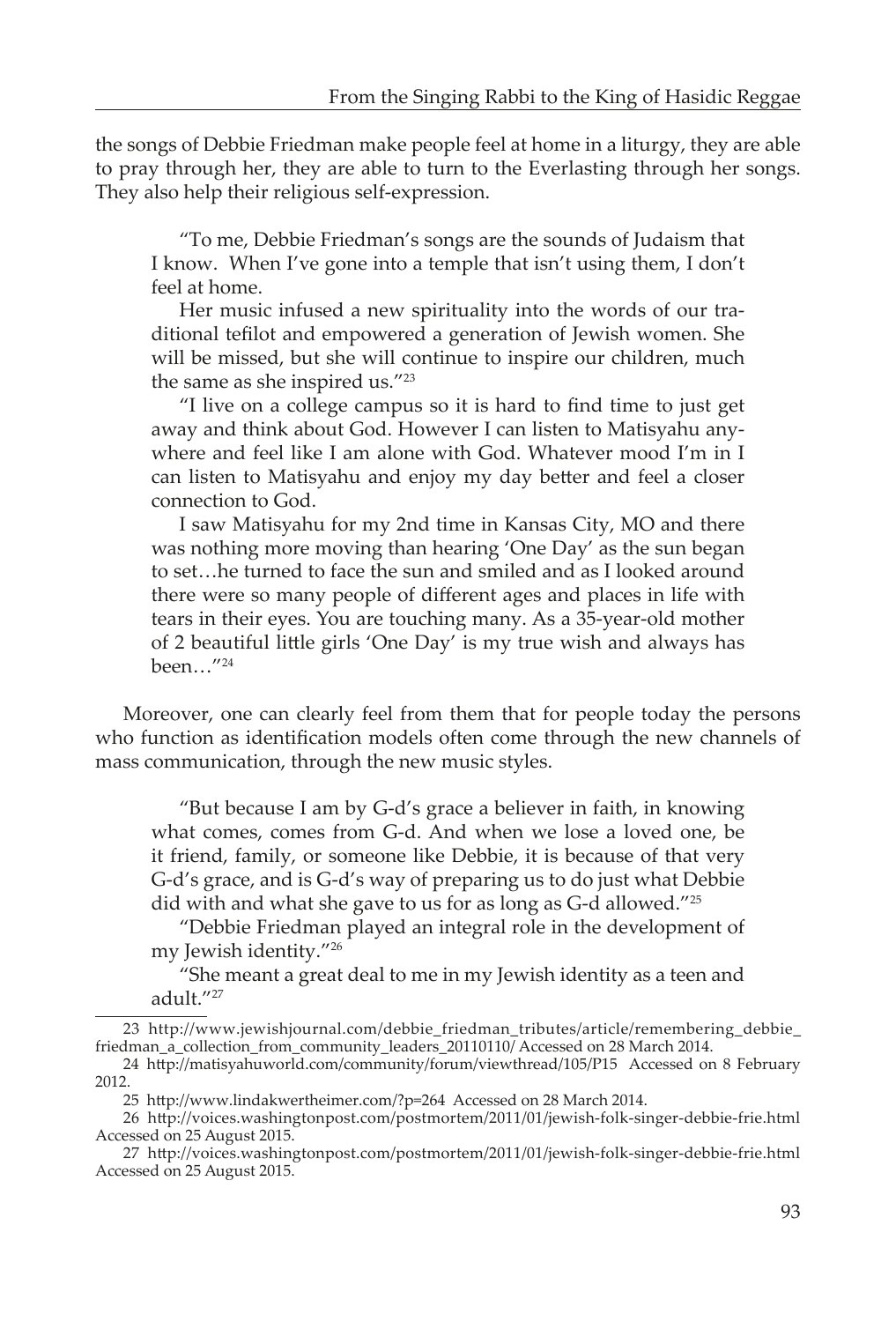This identification model very often points beyond religion. We can see that many people regard Debbie Friedman as a model to be followed for her feminism, while the attachment to Jewish ethnic identity or their rediscovery of the tradition of Matisyahu or Carlebach can even serve as a model for non-religious Jews. I even found a comment reporting that the writer turned to the Lubavitchers under the influence of Matisyahu's music.

"she had a large impact [in] Modern Orthodox shuls, women's tefillah [prayer], the Orthodox feminist circles.... She was a religious bard and angel for the entire community."

"As a Jewess, a feminist, a nurse, a daughter, granddaughter, sister, wife and mother I reached to Debbie's (of blessed memory) music to learn, to grow, to heal, to emulate, to carry tradition, to share experience, to cherish, to be an example and teach my children to do the same."28

"About 7 years ago, My friend who is a member of Lubavitch Chasidus, introduced me to his music, and turned me on to Matisyahu. A year later, I adopted myself to Chasidus and I am learning something each day. Being that I was in a strict Orthodox School Environment, I had my thoughts of going off the "Big D" because of pressure, and more pressure, But Chasidus brought out the truth. Matisyahu brought out the truth, and I personally want to thank Matisyahu (I thanked him in person but I want to thank him again now) for showing me the road to Light! You are a true Shliach in my heart, and many others!"

"first started listening to a couple of his songs like king without a crown and youth, but listening to jerusalem really opened up my eyes to my jewish heritage. It showed me how important it is not to forget your heritage and how Remembering your religions past is so important."29

These opinions are in line with the hypotheses postulated by Summit, who attempts to demonstrate that musical choice is not merely the result of religious identity, but at the same time it has an influence on that identity, in many cases fundamentally determining it.30

"You won't believe it, but I went out and bought his records. They're all here: Youth, and Light too. At the age of seventy-five... If nothing else, just for the sake of the title of the first record. Do you know what a great thing that boy did? He brought something very

<sup>28</sup> http://www.lindakwertheimer.com/?p=264 Accessed on 25 August 2015.

<sup>29</sup> http://matisyahuworld.com/community/forum/viewthread/105/P15 Accessed on 25 August 2015.

<sup>30</sup> Summit 2000.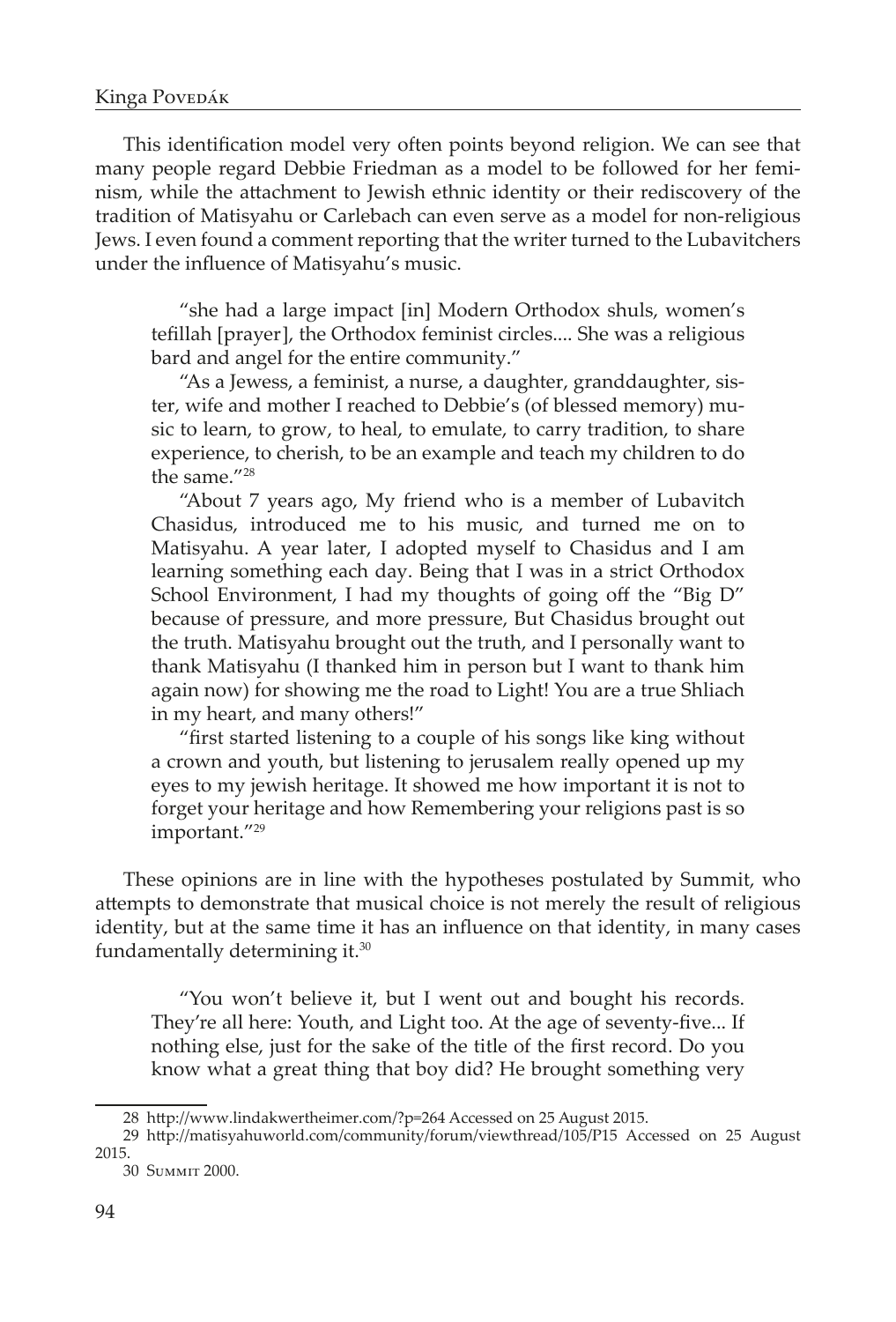old in a very new form. And as I heard it, with absolute authenticity. He was a rebel, and he still is... Even with a hat, black suit, white shirt and beard. Tzitzit and reggae, that's really something![…] why can't you find these old things in such a modern way in Hungarian? Why does everything appear much more pathetic? Why are the Jews sometimes so elderly-like, and why are they so youthful and winning in English?"31

Several explanations can be given for this Hungarian-American difference. It is, however, obvious that in the West religion has retained its continuity, its presence in everyday life that enabled religion and religiosity to be modernised in an organic way. While the continuity of the religious chain was not broken among Western Jewry after the Holocaust, among Hungarians this has caused multiple problems arising from the historical circumstances.

## **Interpretation**

Modernisation and mutual influences among religions are not a new phenomenon. In all periods achievements in technology/civilisation also had an impact on religiosity. These transformations can be clearly observed, among others, in the changes in religious music. Just as the different historical periods have religious popular songs in their own style in the case of Christianity, we find the same phenomenon clearly in evidence in Jewish music too. We know in the case of Jewish music that the *Nusach* allows the possibility of improvisation as long as the character remains within recognisable frames, or if it dances away from them it finds its way back at the blessing sentence. However, the closed melodies inserted in this way in the stream of prayer depend to a great extent on the culture. In Hungary it is typically Central East European folk music that appeared, then in the last 100-150 years also works of art music. Probably in all periods these processes evoked ambivalent reactions among those belonging to the different trends of Judaism. In addition, in the accelerated pace of today's world, these changes, new demands and new styles pile up and demand with growing urgency the appearance and use of the "new" and "modern".

Debbie Friedman, for example, can be regarded as one of the spokespersons of emancipation and feminism. Religious feminism, the search for female roles and efforts to place greater emphasis on the presence of women can be observed in trends from esoterism, through neo-paganism, right up to Christianity and Judaism. Friedman took part in the democratisation of the reform/progressive branch of Judaism at a time when, in the early 1970s, the ordination of women as rabbis had only just begun. According to Keith Kahn-Harris her work was greatly helped by the move towards the egalitarian ceremony. She was the first women

<sup>31</sup> http://www.litera.hu/hirek/majd\_egyszer Accessed on 28 March 2014.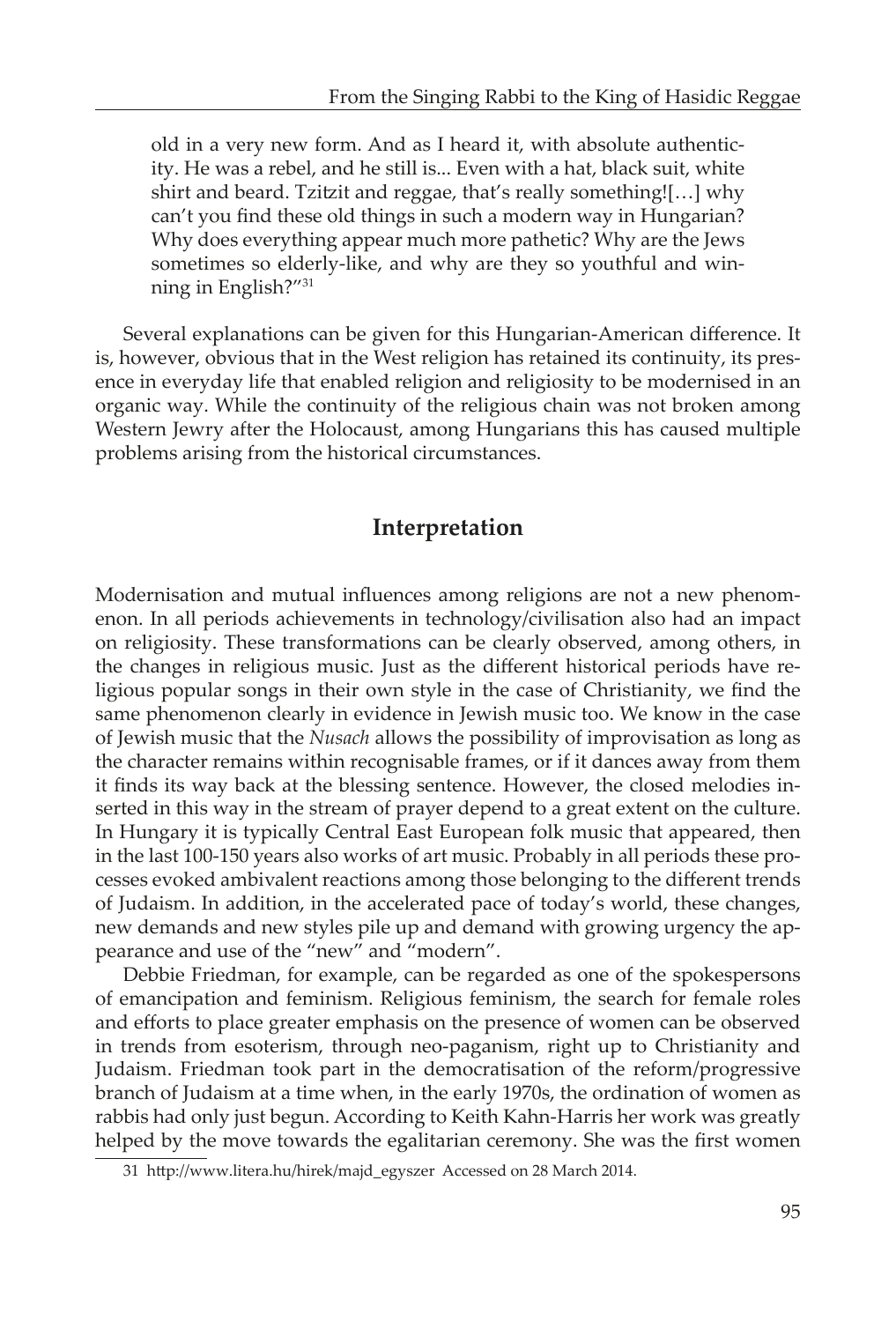to exercise a big influence on the liturgy of reform Judaism, and in addition was also lesbian, although not openly. Nevertheless, it is important to emphasise that while Friedman was a well known and popular figure, judgement of her was far more ambivalent than it was of her contemporary, Carlebach. The reason for this must also be sought in their similar but not entirely identical responses to the new circumstances. Although Friedman openly accepted her Jewish identity and thereby served as a point of orientation for many seeking Jews, in her music it was mainly only the text that was linked to the authentic tradition – and even there not always, while her melodies broke away from it. She was influenced mainly by the American folk-song revival of the 1960s, such as the music of Joan Baez or Bob Dylan, making her style just as "happy clappy" as the Christian popular music.

It is interesting that this process of revival and within it the Christian popular music, the Jewish Friedman and Carlebach, were in close ideological connection with the hippie movement of the period. Like the Christian "Jesus movement", the "Hasidic hippie" movement radiating out from Carlebach's "House of Love and Prayer" centre in San Francisco was a community of religious "hippies" who discovered the eastern religions in their spiritual quest but experienced spiritual fulfilment within Jewish religious frames and openly embraced their religious identity before the wider public. As Ariel also emphasised in his study *Hasidism in the Age of Aquarius*, they blended the various eastern religious practices (energy transmission, incense burning, yoga, meditation) into their own religious frames, their own lived Jewish religion. $32$  These religious hippies are thus not merely a new trend within mass cultural fashion, they are genuinely identity seekers, a group wishing to give an answer to the current problems and challenges of the time within the frames of religion, before the public. In this way the rock and roll music of the period did not remain simply secular music, its religious parallel – "Christian popular music" and "Jewish popular music" – appeared at practically the same time, also within the liturgy.

Carlebach and Friedman too are linked principally to this phenomenon, but in contrast to Friedman, Carlebach built to a considerable extent on authentic Jewish traditions. One important difference right from the start is that Carlebach sang not in English but in Hebrew. He made use of Hasidic traditions and modified them to bring them into line with the values of the new generation, reshaping and "reinventing" the tradition. $33$  Carlebach gave his own messages and those of the counterculture into the mouths of the Hasidic founding fathers. He took his place in the long tradition of Hasidic storytelling. He introduced innovations into the religious context, previously unknown genre elements of mass culture, and interestingly these songs in turn have an influence on classical cantor art, they are becoming incorporated in the same natural way that each age created religious syncretism in the vernacular or lived religion, often without the believers even being aware of the borrowing. In this way Carlebach innovated without bringing tradition and the modern into conflict, organically incorporating the new approach.

<sup>32</sup> Ariel 2003.

<sup>33</sup> Ariel 2003: 28.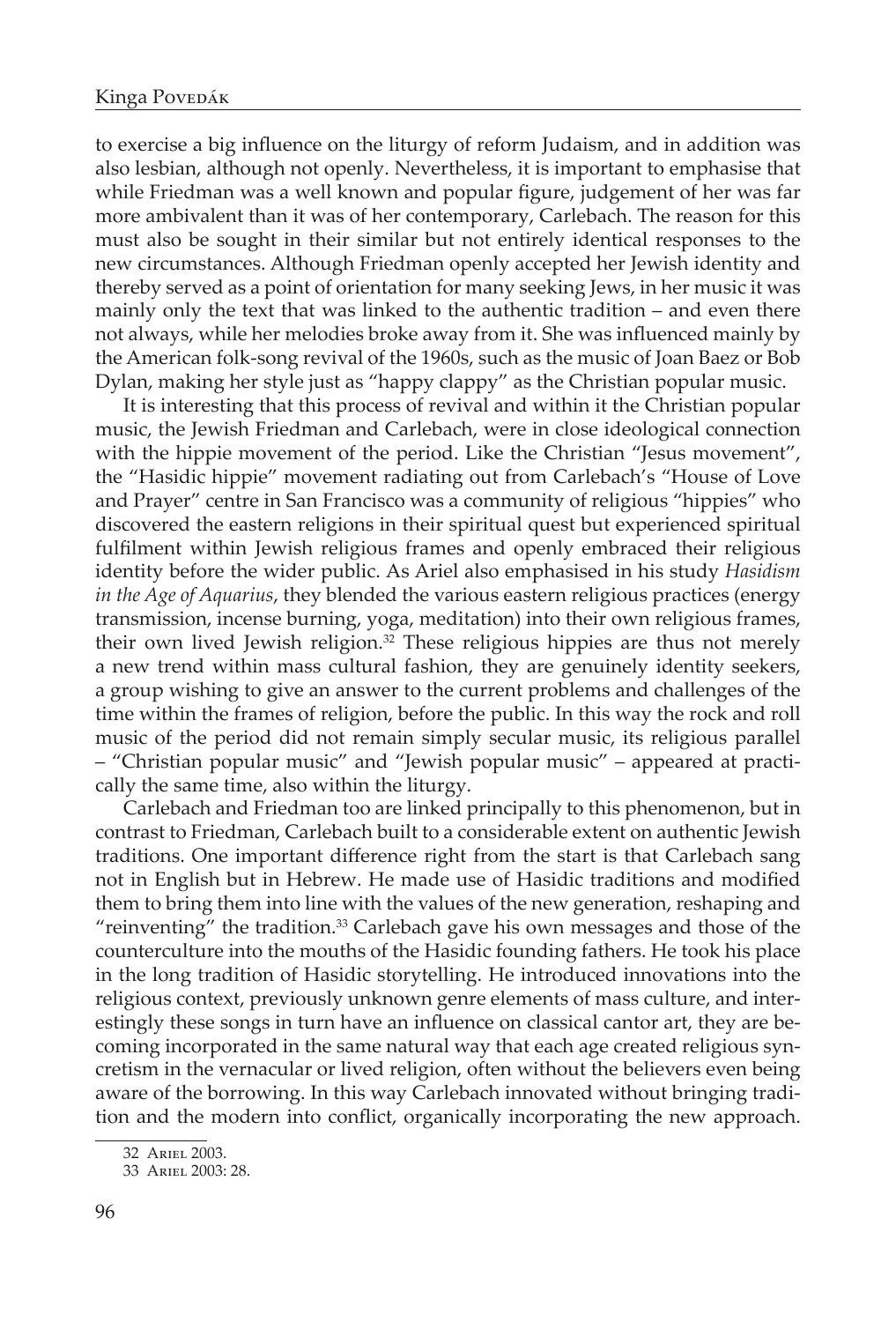The Jewish music world shines through his style and the psalms can also be felt behind it. His vehicle and communication channel is a stirring musicality, but at the same time, as a spiritual leader, a rabbi, he teaches his listeners. Because of this organic character, Jewish communities from reform to orthodox all recognise it and incorporate it into their melodic world.

To a certain extent Matisyahu can also be linked to the phenomenon of Friedman and Carlebach. Like Friedman, Matisyahu uses a musical genre entirely foreign to Jewish tradition. While Friedman was the first woman to sing Jewish religious texts in American folk style, making them attractive and popular, Matisyahu is a pioneering actor in the contemporary mainstream, the secular music industry. He fills reggae and rap melodies with traditional Jewish values. Like Carlebach, Matisyahu also unequivocally represents his religious allegiance. His attachment to modernity is manifested practically in that he conveys his message in a style of contemporary music. They all personally address the listener with and in their songs, they speak to the individual, building on what is lacking in the age of alienation. Of course, there are also numerous obvious differences arising from the cultural changes that have taken place over close to half a century. One such trend has been the continuous laicisation, a weakening of religiosity attached to the institution, the crisis of identity leading to cosmopolitanism.<sup>34</sup> Matisyahu's reception base is no longer solely religious Jews, indeed perhaps it is not even principally religious Jews. Moreover, it may be surprising to the outsider, but his aim may not necessarily be to convert irreligious Jews. Jewish popular music also has a function of preserving Jewish identity, with which it also reaches out to secularised Jews. They are the irreligious groups who try to strengthen their ethnic identity weakened by the cosmopolitanism of globalisation, through the modern but essentially authentic phenomenon of Jewish religious popular music. They see and hear on the basis of the Jewish external signs that this is an unequivocal identification model, nevertheless it is able to reach them by corresponding to their own aesthetic taste derived from mass culture. Thus, in practice, this process too is part of the deprivatisation of religion about which José Casanova wrote.<sup>35</sup> A young Hasidic man openly embraces his faith, his religious views, becoming a star and identification model,<sup>36</sup> and many of his fans and listeners experience their own Jewishness through his, he creates for them a link in the chain towards the weakened tradition.

<sup>34</sup> Davie 2010.

<sup>35</sup> Casanova 1994.

<sup>36</sup> On the stars as identification models, see PoveDÁK 2011.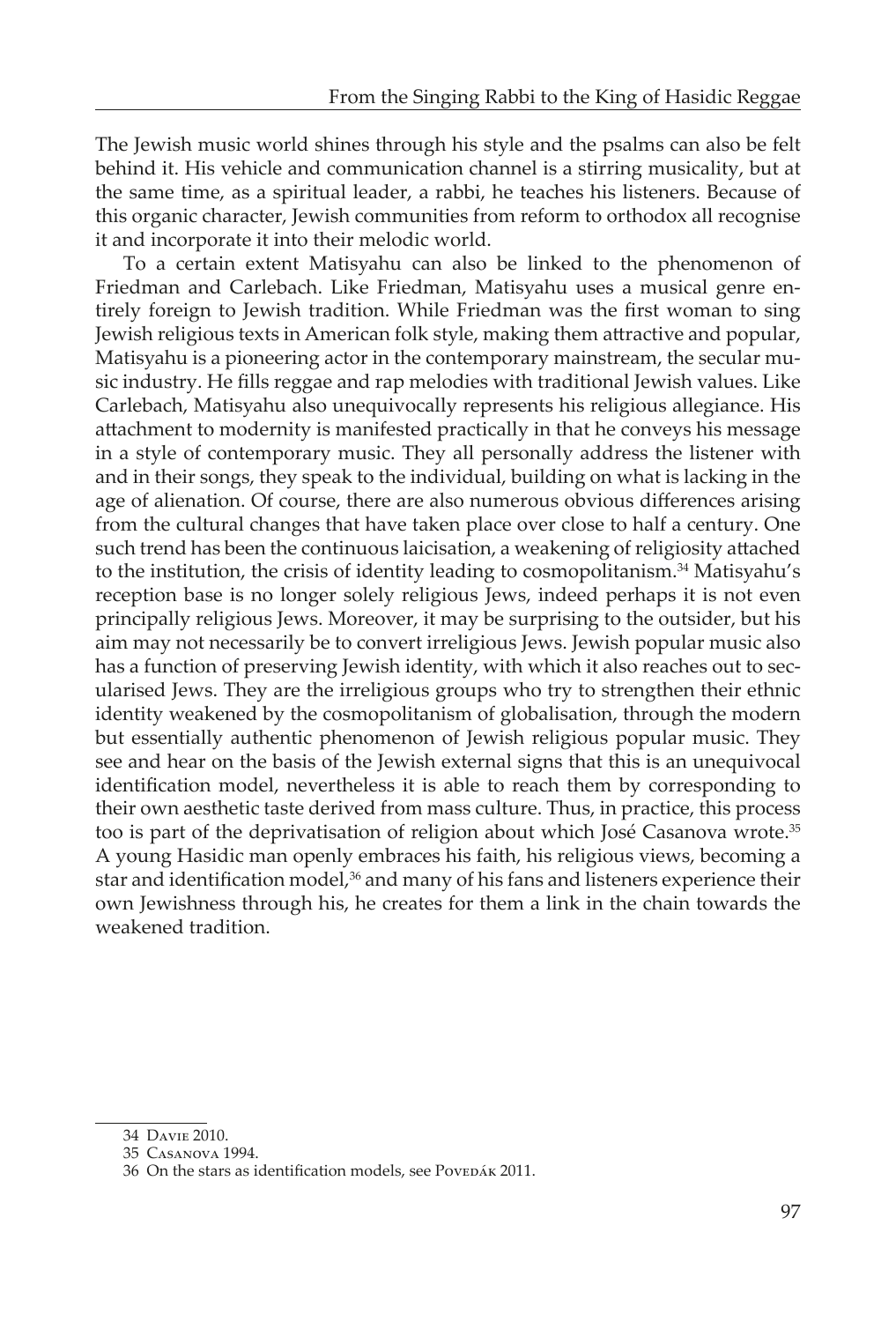# LITERATURE

#### Ariel, Yaakov

2003 Hasidism in the Age of Aquarius: The House of Love and Prayer in San Francisco, 1967–1977. *Religion and American Culture: A Journal of Interpretation* 13. (2) 139-165.

Bossius, Thomas – Häger, Andreas – Kahn-Harris, Keith (eds.) 2011 *Religion and Popular Music in Europe*. London – New York, I.B. Tauris.

#### Casanova, Jose

1994 *Public religions in the modern world.* Chicago – London, University of Chicago Press.

#### Davie, Grace

2010 *A vallás szociológiája*. *[The Sociology of Religion].* Pannonhalma, Bencés Kiadó.

## Evans, Mark

2006 *Open up the Doors. Music in the Modern Church.* London, Equinox.

#### Forbes, David Bruce – Mahan, Jeffrey H. (eds.)

2005 *Religion and Popular Culture in America.* Berkeley – Los Angeles, University of California Press.

#### Kahn-Harris, Keith

- 2009 Creating Jewish Rap: From Parody to Syncretism. *Transversal Zeitschrift für Jüdische Studien* (1) 21-38.
- 2011 Jews United and Divided by Music. Contemporary Jewish music in the UK and America. In: Bossius, Thomas – Häger, Andreas – Kahn-Harris, Keith (eds.), *Religion and Popular Music in Europe*. London – New York. I.B. Tauris, 71-91.
- 2012 Religious Popular Music: Between the Instrumental, Transcendent and Transgressive. *Temenos. Nordic Journal of Comparative Religion* 48. (1) 87- 106.

### Kligman, Mark

2001 Contemporary Jewish music in America. In: Singer, David – Grossmann, Lawrence (eds.), *American Jewish Yearbook.* New York, The American Jewish Committee.